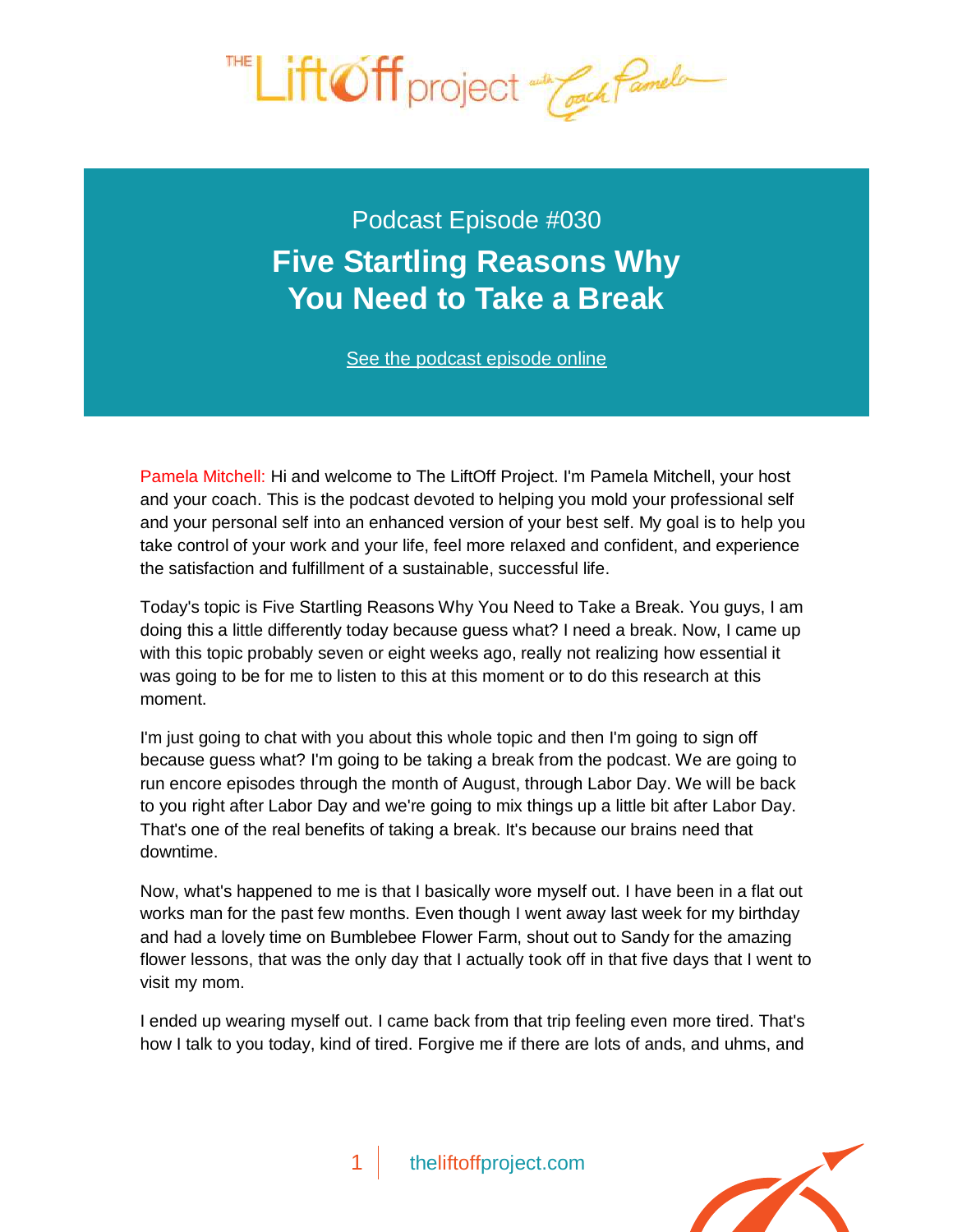

all that because literally, I'm not going to edit this at all. It's just going to be put out to you guys. All right, let's talk about this topic!

The first thing is that there is so much data that is being thrown to us on a daily basis. Basically, I found some really interesting stats on that. Facebook Messenger users share over two hundred thousand photos per minute. That's a lot of photos and cat videos to be looking at! And there are four hundred hours of new video uploaded on Youtube every day. We are in the midst of an information firehose, which just creates a lot of information for our brains to process.

I found this great article on *Scientific Americans* website. Although, I don't know, it's not there anymore. I don't know if I can link to it for you guys, but at any rate, it was a really interesting article and the term that they use in it was called cerebral congestion, which is brain overload. I loved that term because that's exactly what it feels like, this cerebral congestion: like my brain cannot take one more piece of information stuffed into it.

That often happens because in our culture, we connote business with productivity. There's a way in which we have that link like, "I'm really busy, so I'm really productive," and we don't pay attention to the fact that there is a point at which being busy delivers diminishing returns and, in fact, hampers our productivity.

The thing that we need to know, and this is another interesting data point, is that our brain is actually productive during downtime, but in a different way. It's a state of brain activity called default mode network and it's one of five different resting state networks in our brain. But there's some important things happening during our default mode network. This is when our brain is synthesizing. It's drawing connections based upon information that we've taken in.

If we never allow ourselves to be in default mode network, we are missing a very important piece of how our brain can put together information. Now, how do we know we are in default mode network when our brain is at rest? What rest means is disengaging from externally oriented, goal-directed behavior. That is like a formal way of saying it.

What I like about that is the "goal-directed behavior" because my mistake this past weekend was that I decided that I was going to sit and look at some software for my business that I wanted to learn. I like software. It's fun for me, but the problem was that it was goal-directed behavior. It really wasn't creative. There was an end goal to it and because of that, what I thought was restful, in fact, turned out not to be restful.

We really need to be able to turn our minds off from that goal-directed behavior and allow our mind to wander. That's what research has shown: when our mind is wandering,



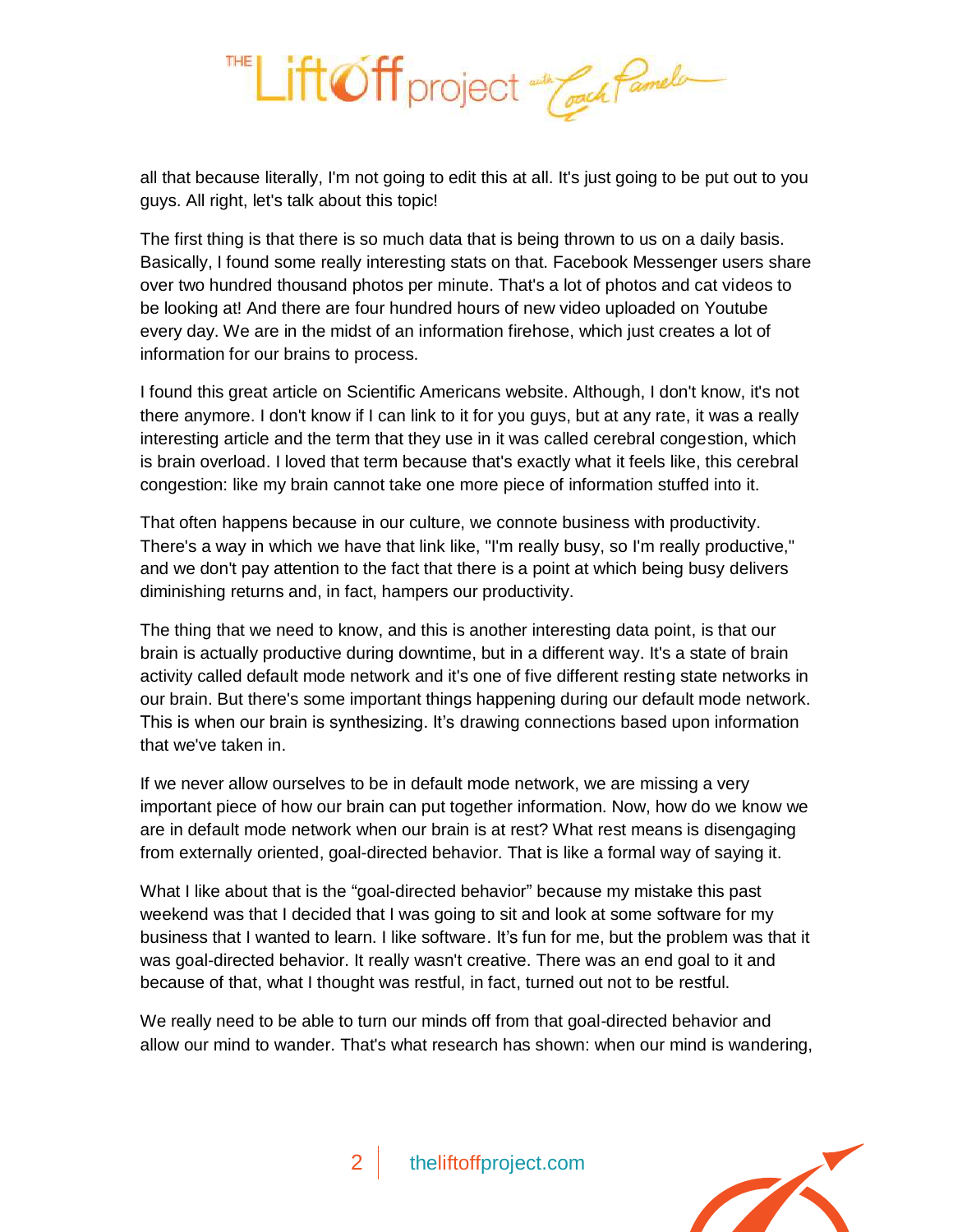

that facilitates creative incubation and we need that state. We need to be able to tap in to that creativity. Our mind obliquely solves tough challenges while we're daydreaming.

Again, that default mode network is integrating information that we've taken in during that time. That's often times when we have those epiphany moments in the shower, that's what's going on. We have to give our brain a break from all of that.

When we're not in that learning, goal-directed mode, our brain actually consolidates recently accumulated data. There is activity happening in all of this, but we need that, that memory consolidation when those new pathways are being built. All of that is essential to performing NRP level and being as productive as possible.

As I said, I've learned my lesson for creating brain overload and I'm going to be taking a break. Not only just for these four weeks, but I want to start to make sure that I take days off during the week, which you know, as an entrepreneur, I tend not to.

I encourage you to think about what kind of breaks you need to be taking on a daily basis, on a weekly basis, and on a monthly basis to give yourself time. What is your default mode network where you can just allow space, not be goal-directed? Even if you're doing a hobby, but if there's a goal associated with it, that taps in to that same part of your brain.

Even when you're doing something fun: a minute of enjoyment allows your brain and your mind to wander. Give your brain a rest.

That's it for this segment of The LiftOff Project. Be sure to visit our website, theliftoffproject.com/podcast, where you can download a transcript of today's episode. If you have a question for an upcoming segment of Ask Coach Pamela, go to theliftoffproject.com/question and leave me a voice mail. If I answer your question in a future episode, I'll send you a free deck of reinvention cards as a gift.

Even though I'm gone for the next four weeks, leave me a voice mail with a question anyway and I will be back to you in September. You can also connect with me on Twitter, Facebook, and Instagram @thecoachpamela. And if you enjoyed this episode, please leave a review for us on iTunes. Your feedback truly does make a difference!

Today's LiftOff inspiration comes from Alan Cohen, who says, "There is virtue in work and there is virtue in rest. Use both and overlook neither." I am going to be taking that advice. I hope you take that advice. Have an amazing four weeks and I will see you when I am back. Have a great day! Take one small step this week and this month to lift your life. Bye for now!